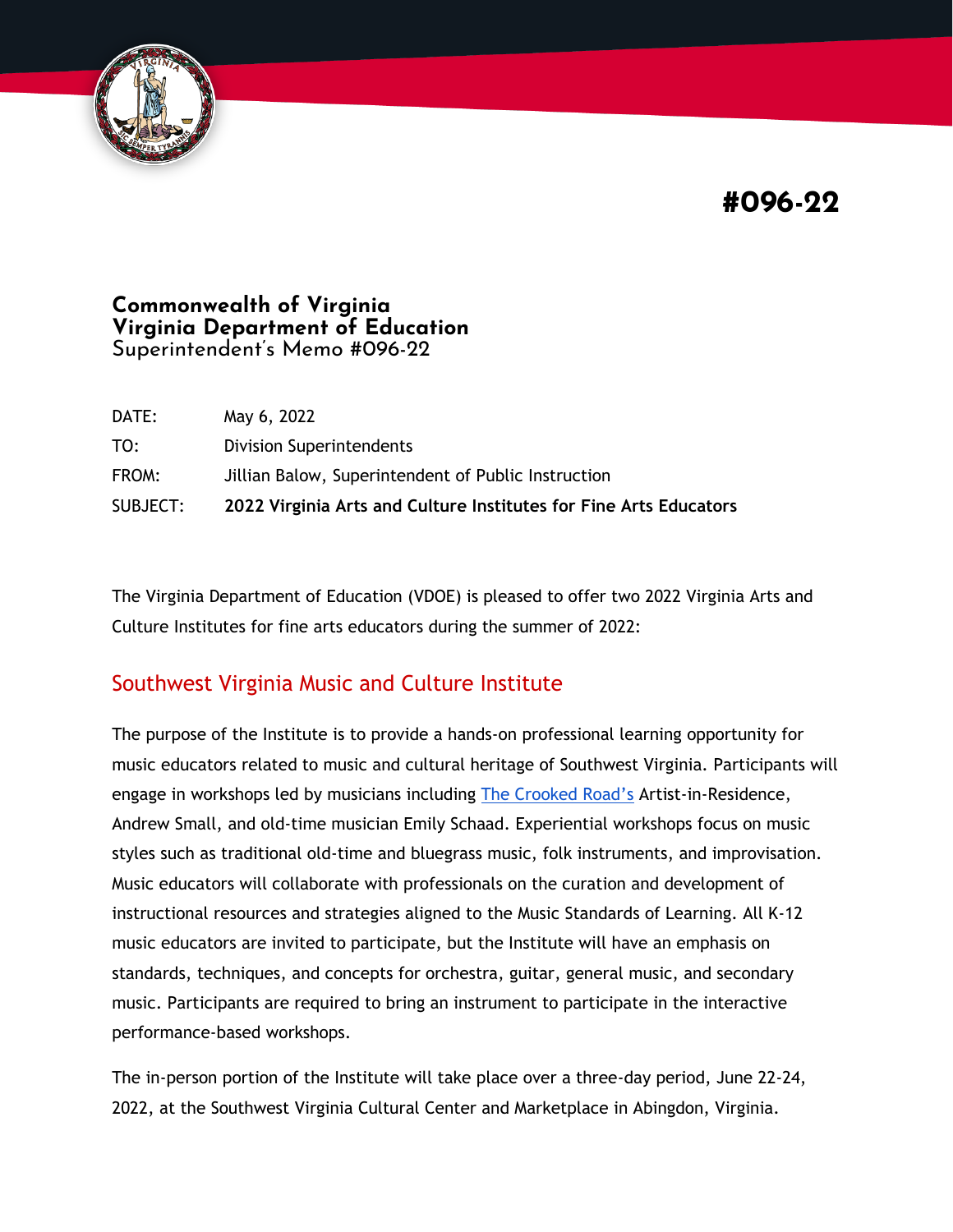Required virtual meetings will be held before and after the event in order to provide important information and context for the on-site experience. At the conclusion of the Institute program, each participant will be awarded 45 points for licensure renewal, pending local approval and completion of workshop deliverables.

# Chickahominy Tribal Arts and Culture Institute

The purpose of the Institute is to provide educators with arts and cultural classroom connections between fine arts educators and tribal arts and culture of Virginia. The Institute will provide workshops led by the Chickahominy Indian Tribe and the Chickahominy Indian Eastern Division Tribe. Experiential workshops will include topics such as beading, clay, dance, leatherwork, and storytelling and will provide educators with resources and connections to implement the *Fine Arts Standards of Learning*. Required virtual meetings will be held before and after the event in order to provide important information and context for the on-site experience. All K-12 fine arts (dance, music, theatre, and visual arts) educators are invited to apply to this experience, and the content covered will be applicable across fine arts disciplines.

The in-person portion of the Institute will take place over a two-day period, June 29-30, 2022, at the Chickahominy Tribal Center in Providence Forge, Virginia. At the conclusion of the Institute program, each participant will be awarded 45 points for licensure renewal, pending local approval and completion of workshop deliverables.

### Important Information

The Institutes are provided at no cost to selected public sector educators and include hotel lodging, some meals, materials, and supplies, instruction, registration, and parking in accordance with state travel regulations. The VDOE will not provide mileage reimbursement to participants. K-12 fine arts educators will be selected based on principal recommendation and balanced regional representation. The first virtual meeting of the program will provide an orientation to the experience and important details will be covered. Participants are required to attend all virtual and on-site sessions of the program.

Educators who wish to attend an Institute program must download and complete the attached application. A principal must complete the Principal Recommendation form. Completed